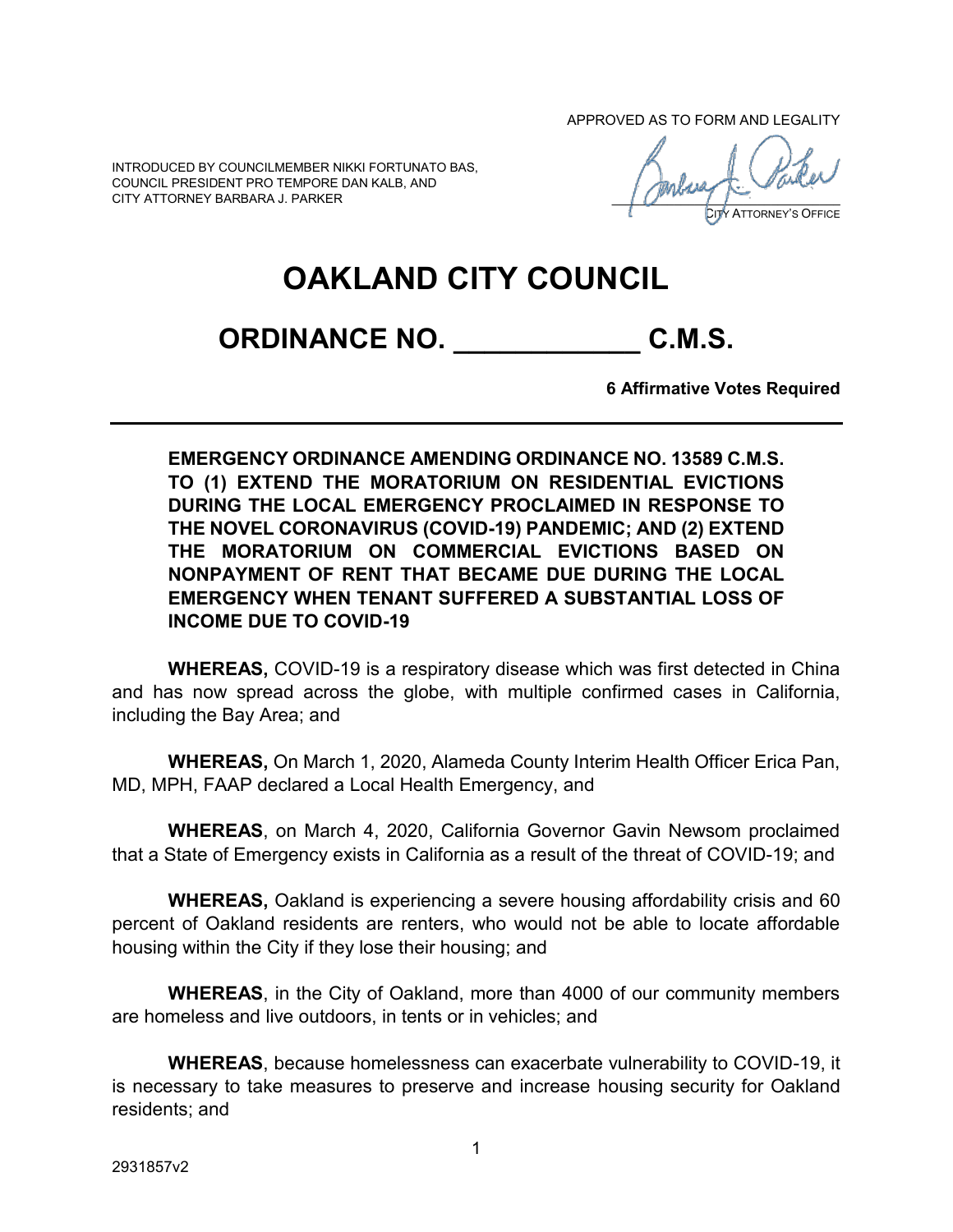**WHEREAS**, the World Health Organization [announced on March 11,](https://www.who.int/emergencies/diseases/novel-coronavirus-2019/events-as-they-happen) 2020, that it has characterized COVID-19 as a pandemic; and

**WHEREAS,** on March 9, 2020, the Oakland City Administrator issued a proclamation of Local Emergency which was ratified by the Oakland City Council on March 12, 2020; and

**WHEREAS,** at the City Council's Special Meeting on March 12, 2020, numerous members of the public gave commentary about the need to prevent residential evictions during the COVID-19 crisis; and

**WHEREAS,** on March 16, 2020, Alameda County Interim Health Officer Erica Pan, MD, MPH, FAAP issued a Shelter-in-Place Order, requiring all Alameda County Residents to stay in their homes and leave only for specified essential purposes; and

**WHEREAS**, the following California cities have enacted emergency eviction moratoriums: San Francisco, Berkeley, Emeryville, Alameda, San Jose, Los Angeles and San Diego, among others; and

**WHEREAS,** many Oakland residents are experiencing substantial losses of income as a result of business closures, the loss of hours or wages, or layoffs related to COVID-19, hindering their ability to keep up with rent payments; and

**WHEREAS**, many Oakland businesses are suffering economic losses related to COVID-19, in particular since the March 16, 2020, Shelter in Place Order; and

**WHEREAS**, pursuant to Oakland Municipal Code Section 8.22.360F, the City Council may add limitations to a landlord's right to evict under the Just Cause for Eviction Ordinance; and

**WHEREAS**, during this state of emergency, and in the interests of protecting the public health and preventing transmission of the COVID-19, it is essential to avoid unnecessary displacement and homelessness; and

**WHEREAS,** on March 16, 2020, California Governor Gavin Newsom issued Executive Order N-28-20, which, among other things, suspended any provision of state law that would preempt or otherwise restrict a local government's exercise of its police power to impose substantive limitations on commercial evictions, if the basis for eviction was nonpayment of rent, or foreclosure, arising out of a substantial decrease in income or substantial out-of-pocket medical expenses caused by the COVID-19 pandemic, or a government agency's response to it, and is documented; and requests that financial institutions implement an immediate moratorium on foreclosures and related evictions that arise due to a substantial loss of household/business income, or substantial out-ofpocket medical expenses, due to COVID-19; and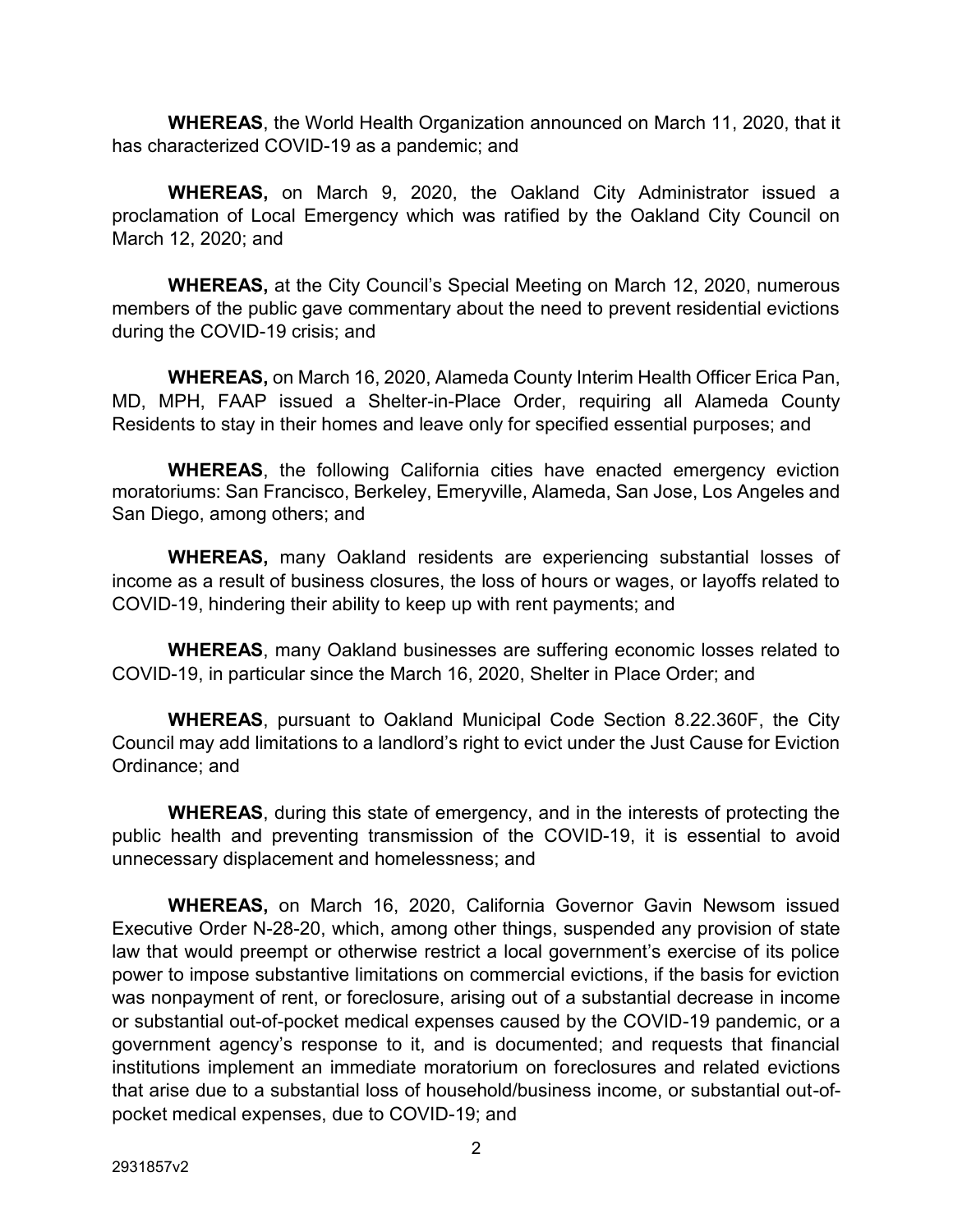**WHEREAS,** on March 19, 2020, California Governor Gavin Newsom issued Executive Order N-33-20, ordering, with limited exceptions, all individuals living in the state of California to stay at home or at their place of residence, until further notice; and

**WHEREAS,** on March 27, 2020, the City Council approved Ordinance No. 13589 C.M.S., which imposed an eviction moratorium on residential evictions until May 31, 2020 and a moratorium on commercial evictions based on nonpayment of rent that became due during the Local Emergency when tenant suffered a substantial loss of income due to COVID-19 until May 31, 2020; and

**WHEREAS,** on April 6, 2020, the Judicial Council adopted emergency rules to suspend evictions and judicial foreclosures until 90 days after the Governor declares that the state of emergency related to the COVID-19 pandemic has been lifted; and

**WHEREAS**, on April 29, 2020, Alameda County Interim Health Officer Erica Pan, MD, MPH, FAAP extended the Shelter-in-Place Order, requiring all Alameda County Residents to stay in their homes and leave only for specified essential purposes, through end of May 2020; and

**WHEREAS**, according to the 2018 City of Oakland Equity Indicators Report 74 percent of African American residents are renters, 69 percent of Latinx residents are renters, and 48 percent of Asian residents are renters; and 58 percent of African American and 53 percent of Latino residents are rent burdened in Oakland, and African American residents are twice as likely to receive an eviction notice than all residents; and

**WHEREAS,** this Ordinance will serve justice and promote racial equity for African American and Latinx renters; and

**WHEREAS,** pursuant to City Charter Section 213, the City Council may introduce and adopt an emergency ordinance at the same City Council meeting by six affirmative votes; and

**WHEREAS,** pursuant to City Charter Section 213 the City Council must state the reasons constituting the necessity of an emergency ordinance in order to preserve the public peace, health or safety of the City in an emergency; and

**WHEREAS,** based on the findings above, the City desires to further the public peace, health, safety and welfare to prevent transmission of the coronavirus by avoiding unnecessary displacement and homelessness; and

**WHEREAS,** if the Council does not enact an emergency ordinance implementing the above measures, the City's announcement of its intent to act would create an incentive for landlords to evict tenants after provisions of the existing eviction moratorium that expire on May 31, 2020 despite the clear intent of the City to protect such tenants to promote the health, welfare, and safety of the City; and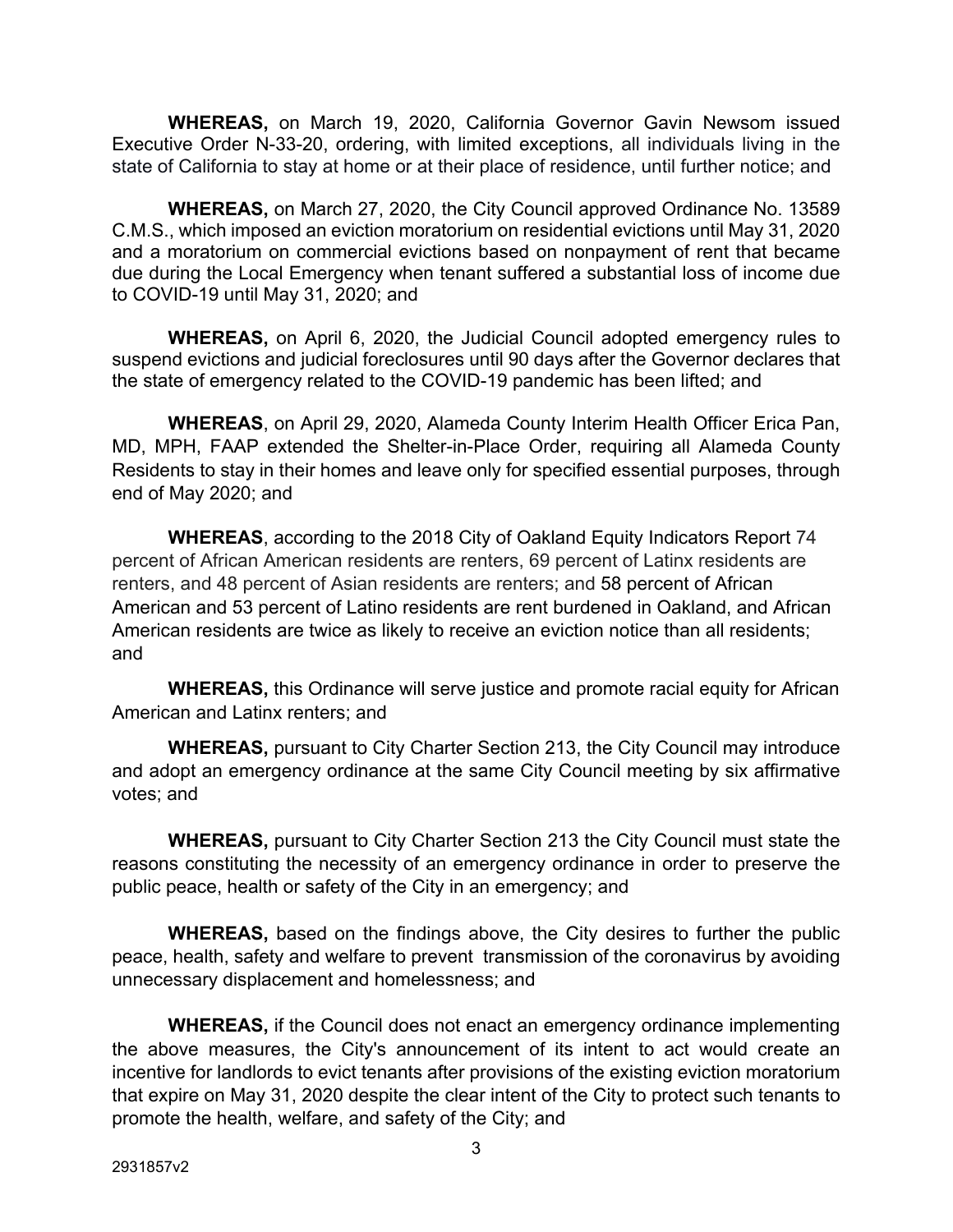**WHEREAS,** in the time after a non-emergency ordinance was introduced, received a second reading, and became effective, many tenants could be subject to displacement, furthering the need for the Council to enact an emergency ordinance that is effective immediately; and

**WHEREAS,** the City Council finds that it is necessary to enact an emergency ordinance pursuant to the powers that City Charter Section 213 grants to the City Council to preserve the public health and safety which is threatened by COVID-19; and

## **NOW, THEREFORE, THE CITY COUNCIL OF THE CITY OF OAKLAND DOES ORDAIN AS FOLLOWS:**

**SECTION 1. Recitals.** The City Council finds the foregoing recitals to be true and correct and hereby incorporates such findings into this ordinance.

**SECTION 2. Purpose and Intent.** The purpose and intent of this ordinance is to prevent displacement, reduce transmission of the novel Coronavirus (COVID-19), and promote the stability and the health and safety of the residents and businesses of Oakland during the Local Emergency declared by the City Administrator on March 9, 2020, and ratified by the Oakland City Council on March 12, 2020, in response to the COVID-19 pandemic (hereinafter, "Local Emergency").

**SECTION 3. Residential Eviction Moratorium Extension.** Section 3 of Ordinance No. 13589 C.M.S. is hereby repealed and reenacted with amendments, as set forth below (additions are shown as double underline and deletions are shown as strikethrough).

**Residential Eviction Moratorium.** Except when the tenant poses an imminent threat to the health or safety of other occupants of the property, and such threat is stated in the notice as the grounds for the eviction, it shall be an absolute defense to any unlawful detainer action filed under Oakland Municipal Code 8.22.360A subsections (1) – (10) that the notice was served or expired, or that the complaint was filed or served, during the Local Emergency. Any notice served pursuant to Oakland Municipal Code 8.22.360A (1) - (10) on a tenant during the Local Emergency shall include the following statement in bold underlined 12-point font: "**Except to protect the health and safety of other occupants of the property, you may not be evicted during the Local Emergency declared by the City of Oakland in response to the COVID-19 pandemic. This does not relieve you of the obligation to pay back rent in the future. You may contact the Rent Adjustment Program at (510) 238–3721 for additional information and**  referrals." This section shall remain in effect until the Local Emergency declared on March 9, 2020, has been terminated by the City Council. May 31, 2020, unless extended.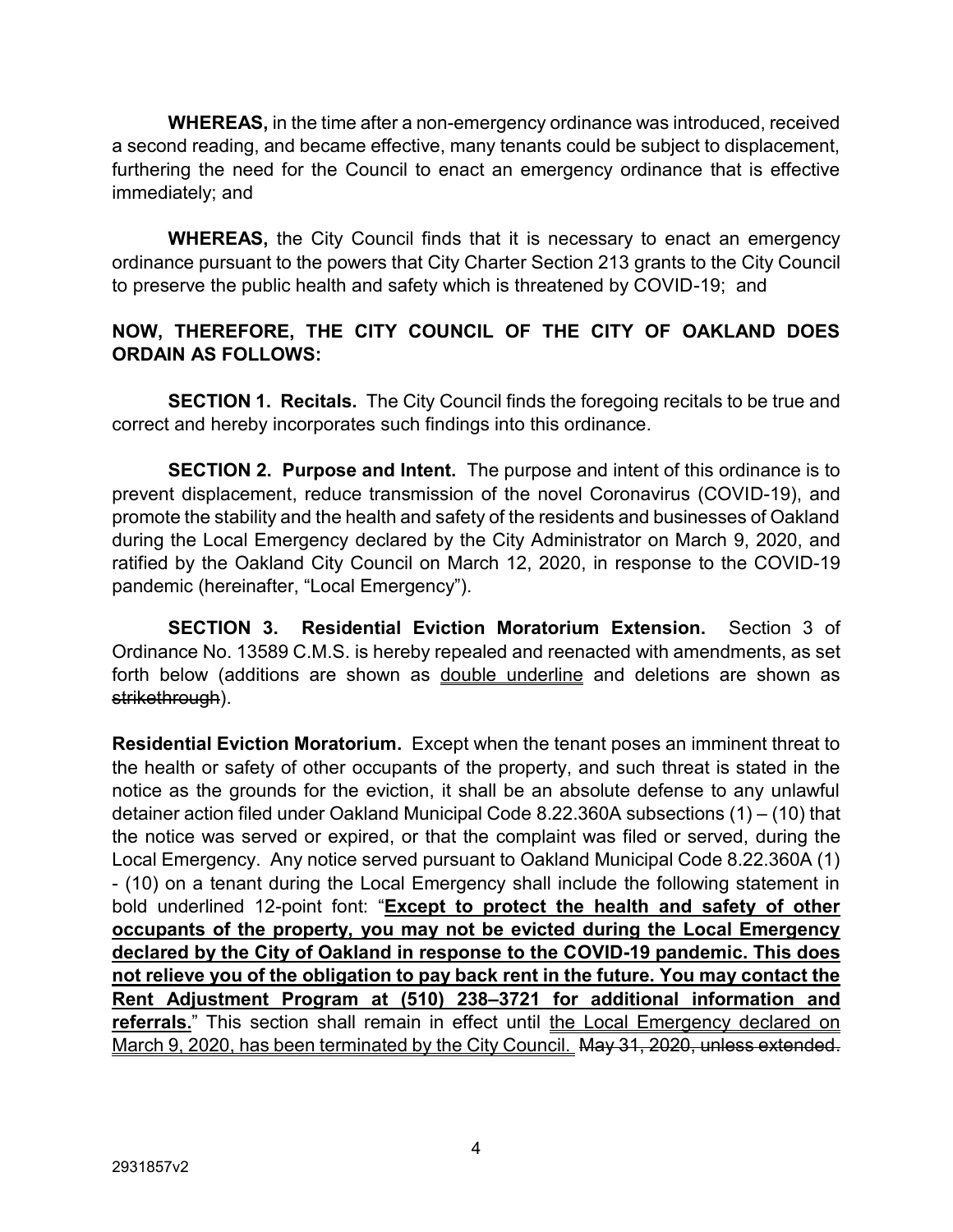**SECTION 4. Commercial Eviction Moratorium Extension.** Section 6 of Ordinance No. 13589 C.M.S. is hereby repealed and reenacted with amendments, as set forth below (additions are shown as double underline and deletions are shown as strikethrough).

**Commercial Eviction Moratorium.** In any action for unlawful detainer of a commercial unit based on non-payment of rent, it shall be an absolute defense if the failure to pay rent during the local emergency was the result of a substantial decrease in income (including but not limited to a decrease caused by a reduction in hours or consumer demand) and the decrease in income was caused by the COVID-19 pandemic or by any local, state, or federal government response to COVID-19, and is documented. This section shall only apply to small businesses as defined by Government Code Section 14837(d)(1)(A) and to nonprofit organizations. Any notice to a commercial tenant demanding rent shall include the following statement in bold underlined 12-point font: "**If you are a small business as defined by Government Code 14837(d)(1)(a) or a nonprofit organization, you may not be evicted for failure to pay rent if the failure was due to a substantial decrease in income caused by the COVID-19 pandemic, or by any local, state, or federal government response to COVID-19, and is documented***.*  **This does not relieve you of the obligation to pay back rent in the future.**" This section shall remain in effect until May 31, 2020, unless extended the expiration of the Governor's suspension of state law limitations on local government's exercise of its police power to impose substantive limitations on commercial eviction in Executive Order N-29- 20 and any extensions of such suspension. Nothing in this section shall relieve the tenant of liability for the unpaid rent.

**SECTION 5. City Council Request for Additional State and Federal Action.** The Oakland City Council hereby requests and urges Governor Newsom, California State legislators and U.S. Senators and Representatives to enact comprehensive legislation to further protect residents, tenants, homeowners and small businesses from the adverse health, safety and economic impacts of this crisis. This includes, but is not limited to, the following:

- A moratorium on mortgage foreclosures;
- A moratorium on commercial rent increases;
- Suspension or forgiveness of rent for tenants;
- Creation of emergency direct assistance programs for rent and mortgage payments, and other housing-related expenses such as utilities, property taxes, and insurance;
- Urging banks and financial institutions to suspend rents and mortgages;
- Creation of emergency grant programs to small businesses and nonprofits;
- Creation of emergency programs that provide homes and expanded services for people experiencing homelessness.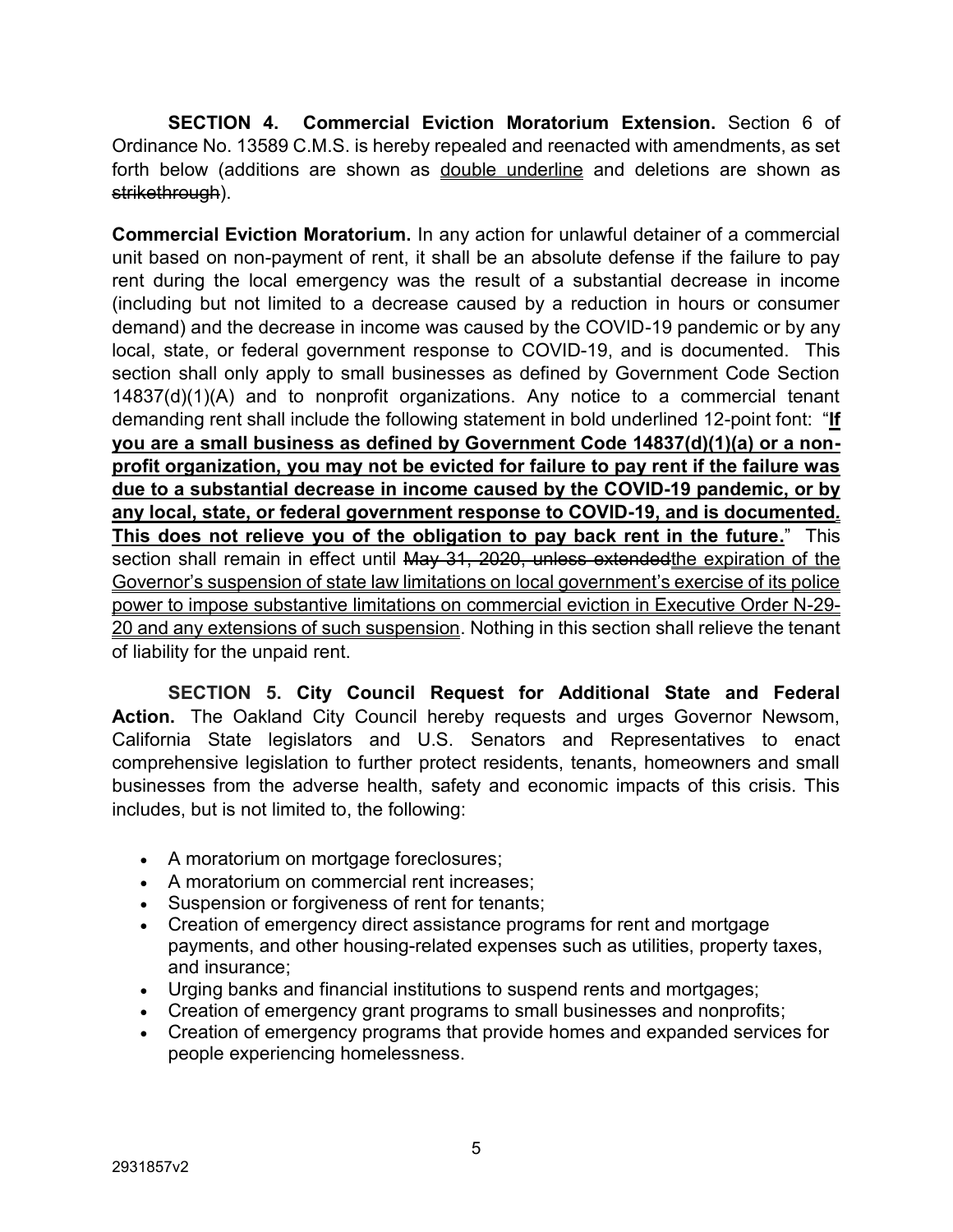**SECTION 6. CEQA.** This ordinance is exempt from the California Environmental Quality Act (CEQA) under CEQA Guidelines Sections 15060(c)(2) (no direct or reasonably foreseeable indirect physical change in the environment),15061(b)(3) (no environmental impact),15269(c) (specific actions necessary to mitigate an emergency), and 15378 (regulatory actions). In response to the COVID-19 crisis, which has been declared a national, state, and local emergency, this ordinance implements rent stabilization measures and an eviction moratorium for existing residential units in the City with tenants who have been negatively impacted by the emergency.

The ordinance is necessary to mitigate an emergency and contains no provisions modifying the physical design, development, or construction of residential or nonresidential structures. Accordingly, it can be seen with certainty that there is no possibility that the ordinance may have a significant effect on the environment and result in no physical changes to the environment.

**SECTION 7. Severability.** If any section, subsection, sentence, clause or phrase of this Ordinance is for any reason held to be invalid or unconstitutional by decision of any court of competent jurisdiction, such decision shall not affect the validity of the remaining portions of the Chapter. The City Council hereby declares that it would have passed this Ordinance and each section, subsection, clause or phrase thereof irrespective of the fact that one or more other sections, subsections, clauses or phrases may be declared invalid or unconstitutional.

**SECTION 8. Effective Date.** This ordinance shall become effective immediately if it receives six or more affirmative votes.

IN COUNCIL, OAKLAND, CALIFORNIA,

PASSED BY THE FOLLOWING VOTE:

AYES - FORTUNATO BAS, GALLO, GIBSON MCELHANEY, KALB, REID, TAYLOR, THAO AND PRESIDENT KAPLAN

NOES – ABSENT – ABSTENTION –

ATTEST:

LATONDA SIMMONS City Clerk and Clerk of the Council of the City of Oakland, California

Date of Attestation: